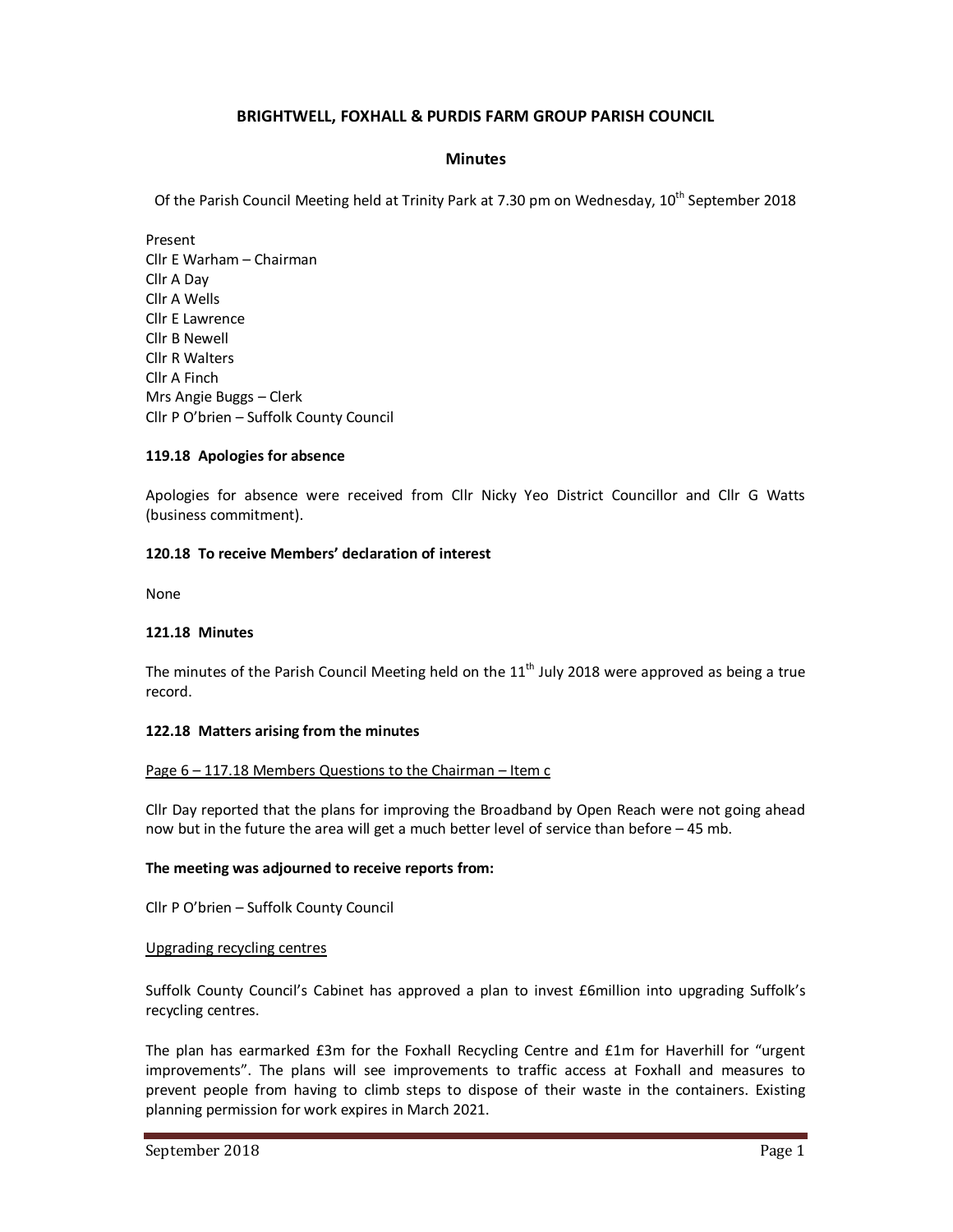Elsewhere £1m has been earmarked for a site to replace the Portman's Walk Recycling Centre in Ipswich town centre, and a further million for the same in Stowmarket.

Construction for improvements is expected to get underway in 2019/20.

### Financial support for victims of domestic abuse

The Suffolk Public Sector Leaders group agreed funding of £225,000 to be awarded to the Safer and Stronger Communities Group (SSCG) for three key developments in domestic abuse support.

£100,000 will be used to create a Suffolk Co-ordination Centre. This will be a single point of contact for victims of domestic abuse, family members, friends and others with concerns.

Elsewhere, £65,000 will develop a domestic abuse champions network where industry professionals will train organisations in identifying the signs of domestic abuse early.

The remaining cash will be used to help support joint schemes in tackling abuse.

### Funding for young people

Public sector leaders have given their backing to a major financial boost to help more young people in Suffolk get into education, employment or training.

An extra £200,000 has been agreed by Suffolk's council leaders and the Police and Crime Commissioner, with a further £200,000 agreed in principle for a second year. This is on top of £600,000 committed by Suffolk County Council - £1 million in total.

Currently in Suffolk 7% of 16 to 18 year olds are not in education, employment or training (NEET) and 12% of the county's 66,000 16 to 24 years olds are unemployed. Suffolk's youth unemployment position is in line with the national picture.

The investment will support local projects to reduce the number of young people who are NEET or unemployed, including programmes to prepare young people to benefit from local Apprenticeship opportunities.

### Financial Challenge

I sent information to all parishes re the serious financial challenge Suffolk CC is facing. This is due to the impact of reduced funding for the council and increasing demand, particularly in the area of Children's Services.

SCC has overspent by £8.6ml this year. Children's Services account for £5ml.

Savings are to be made by:

Changing the way SCC works; review major projects; re negotiate passenger transport contracts; strengthen Adult Services contract management; cutting Children's budgets that have underspent; lobbying government for more money.

Suffolk CC is not alone in this situation. All public bodies are having to deal with growing demand whilst less funding is available.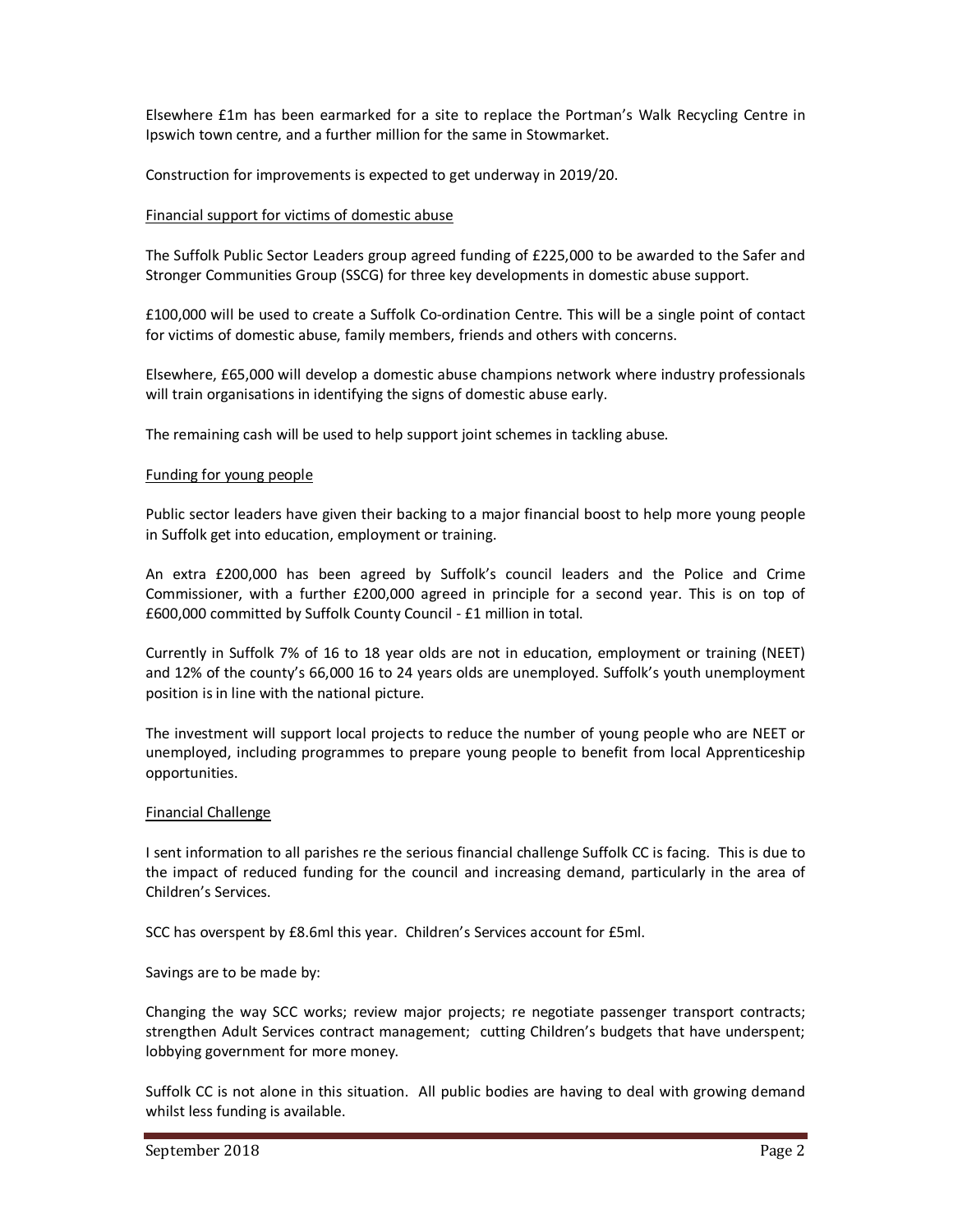### Education

Improved GCSE results. 67% achieved grade 4 and above in English and Maths.

A level results were good with 98% achieving A-E. 3% increase in pupils achieving A/A\*

#### Tourism

The tourist trade grew enormously this year with the visitor economy reaching £2bl. for the first time. 13% of all employment in Suffolk is in the tourist sector.

### Cllr Nicky Yeo Suffolk Coastal District Council – no report

The meeting was re-convened

Question Time

None

### **123.18 Clerk's Report**

The purpose of this report is to update members on outstanding issues, items received after the deadline for agenda items, correspondence and action taken by the Clerk.

#### Government are Consulting on the Financial Settlement for Districts, Boroughs and Counties

Within the document they are also consulting on the Automatic Referendum Principles.

The Government have indicated that they may decide to keep Parish and Town Councils outside of it. However, this is under active review therefore councils are encouraged to respond to the consultation.

Council tax referendum principles for town and parish councils.

In 2018-19 the Government decided to defer the setting of referendum principles for town and parish councils for three years.

However, this was conditional upon:

The sector taking all available steps to mitigate the need for council tax increases, including the use of reserves where they are not already earmarked for other uses or for "invest to save" projects which will lower on-going costs and

The Government seeing clear evidence of restraint in the increases set by the sector.

In 2018-19, the average band D parish precept increased by 4.9%. The compares to a 6.3% increase in 2017-18 and is the lowest year on year increase in parish precepts since 2015-16.

In view of this the Government intends to continue the deferral of setting referendum principles for town and parish councils, but encourages parish councils to continue this downward trend, and will keep this area under active review.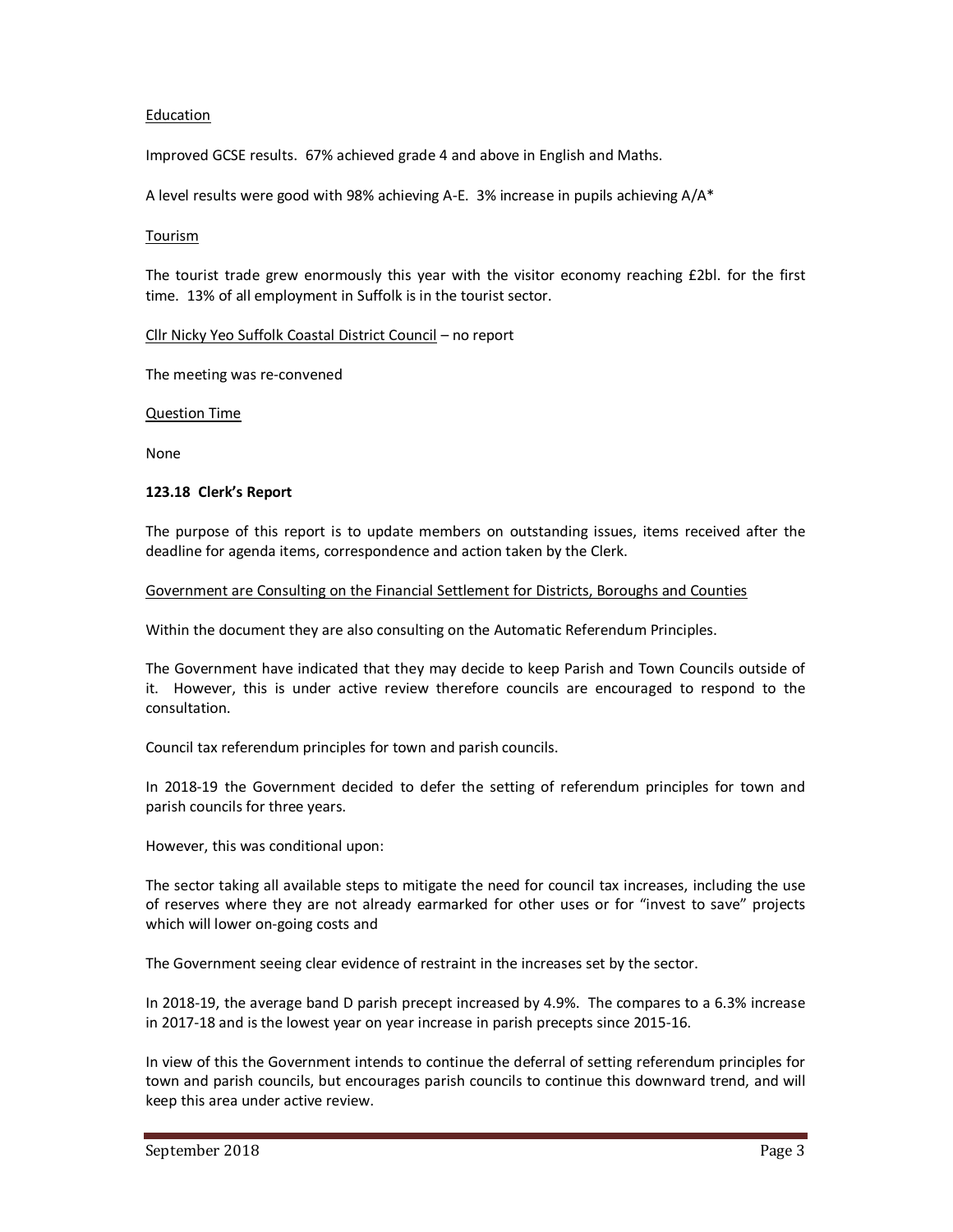### New National Planning Polices

Building attractive and better designed homes in areas where they are needed is at the centre of new planning rules published by the Secretary of State Rt Hon James Brokenshire MP.

The new rules will also make it easier for councils to challenge poor quality and unattractive development and give comm unities a greater voice about how developments should look and feel.

The revised National Planning Policy Framework follows a public consultation launched by the PRIME Minster earlier this year to provide a comprehensive approach for planners, developers and councils to build more homes, more quickly and in the places where people want to live.

### East Suffolk Housing Strategy – 'Housing 2023'

The first joint Housing Strategy for East Suffolk was launched at the end of late year. In April next year the newly created East Suffolk Council comes into being and both Suffolk Coastal and Waveney District Councils were keen that a unified housing strategy was in place for the area in which we live and work.

Can we take the opportunity to remind you of the East Suffolk Housing Strategy which can be found at https://www.paperturn-view.com/?pid=MzI32274. The Strategy discusses the housing issues in east Suffolk and identifies actions to help address some of these issues. We are making strides in progressing on the challenging targets we have set ourselves. If you have any questions about the East Suffolk Housing Strategy please contact David Howson at dave.howson'eastsuffolk.gov.uk

### New Grit Bin Process – Information from Suffolk Highways

Although the summer is in full swing and leaves are still on the trees, we need to contact your about our preparations for the winter. In particular, we want to tell you about recent changes made to the grit bin service and how we can better support you this winter.

Suffolk Highways has undertaken a review of grit bins/heaps for highway use. These are the bins/heaps for which you have responsibility and support through your community's self help winter scheme. Suffolk Highways has been keeping the bins/heaps stocked up.

This review, which was reported to Suffolk County Council's Scrutiny Committee on 1<sup>st</sup> May 2018 in a paper entitled 'Winter Maintenance Resilience', seeks to address some of the concerns raised about the grit bin/heap service last writer.

The main aims of this review are:

- To make it easier to request grit bin refills.
- To explain the process of applying for a new grit bin.
- To establish and explain our position on grit heaps.
- To provide clarity of the grit bin process and associated responsibilities, resulting in a more efficient service for communities.

We have developed clear guidance on the application process for new bins as well as setting out how the bins should be managed and maintained in the future. Our aim is to ensure that all Suffolk parish and town councils are better informed when making a new application for a grit bin and know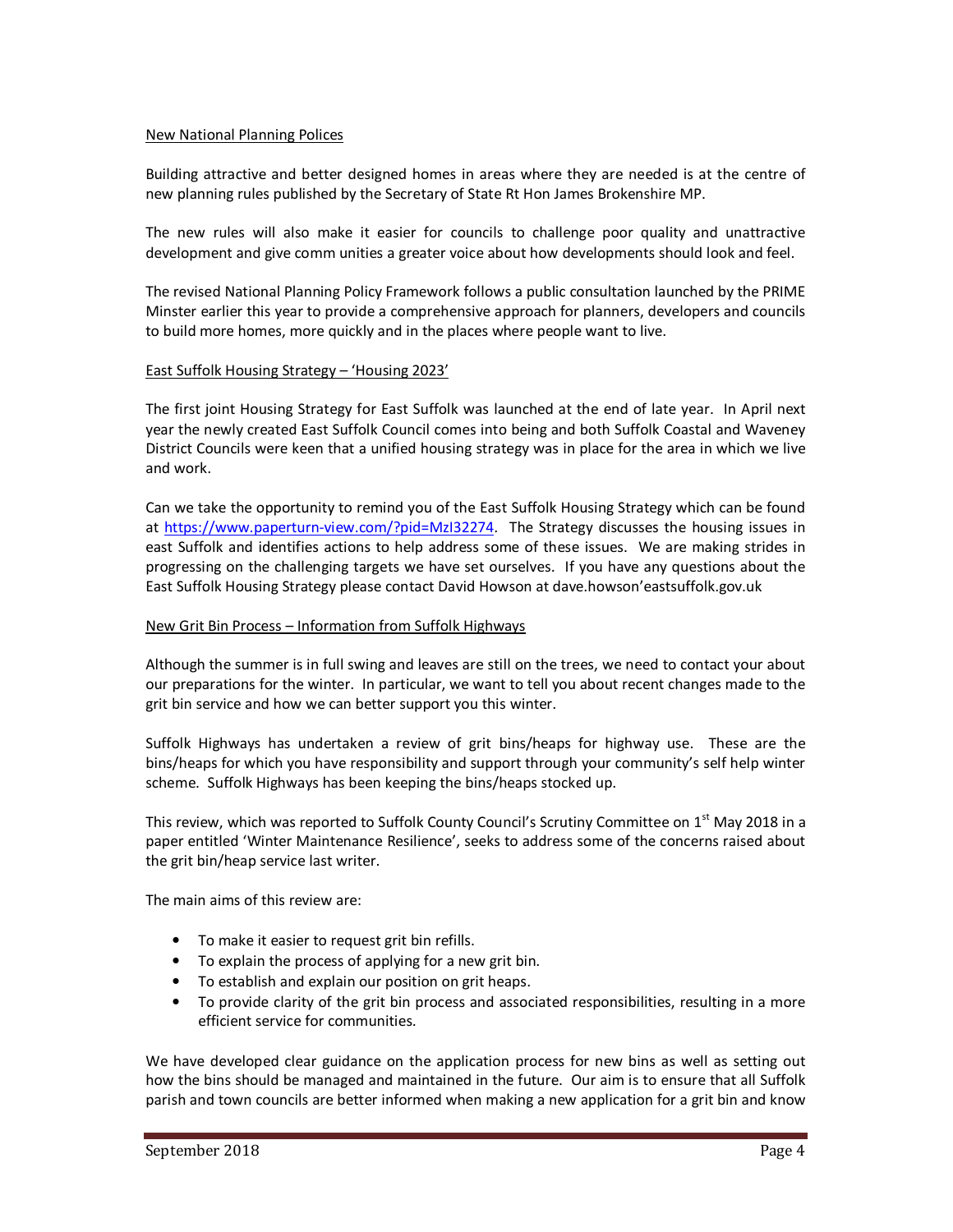what their responsibilities as the owners are. The Grit Bin Guidance and Application Procedure is attached to this email for your reference.

Grit heap removal:

The review highlighted some significant concerns about the effectiveness of grit heaps. They can damage the environment due to the leaching of salt into the highway, verges and the underlying groundwater and watercourses. This leaching also reduces the effectiveness of the remaining material. Therefore, the provision of grit heaps across the country can no longer be supported. Material for these heaps will not be provided any more by Suffolk Highways.

However, if you wish to maintain a stock of grit at the location of a redundant grit heap in your parish/town please apply for a new grit bin at that location. To do so follow the attached guidance.

If you require a new replacement bin, please also refer to the guidance. The team responsible for this service is ready to receive completed applications for the processing. This year, the closing date for applications has been relaxed to ensure you have sufficient time.

Please rest assured that the full restocking of all registered highway grit bins will commence before the winter. At that time, or shortly after, we will install signage on the grit bins to explain how to make best use of the grit and how to get the grit bin restocked.

# **124.18 Bus Shelter – Bucklesham Road**

Cllr Walters stated that the golf club are in the process of drafting an agreement for the siting of the bus shelter. Noted. **Action: Cllr R Walters** 

# **125.18 VAS Equipment**

Cllr Finch reported that the VAS results had previously been circulated to all councillors. Cllr Finch stated that a parishioner had written to Sgt Peter Street re the results of the VAS equipment and would ask him whether he had received a reply. Cllr Finch that Suffolk County Council are against fixed cameras. **Action: Clerk / Cllr A Finch** 

# **126.18 To discuss the CIL receipts allocated to Foxhall because of the Straight Road development**

The Clerk reported that she had written to Suffolk County Council Highways accepting the proposal for the new signs to be erected Felixstowe Road / Straight Road. The Clerk also reported that once the health and safety work had been undertaken Highways would send a copy of the proposal. It was agreed that the Clerk should circulate a copy of the proposal when received rather than wait for the next Parish Council Meeting. **Action: Clerk** 

# **127.18 To discuss Locality Budget 2018/2019**

Cllr O'brien said that the Locality Budget for 2018/2019 is £1,000.00. Items discussed by councillors were CCTV equipment to deter people from fly tipping in the area. It was agreed that Cllr Walters would speak to Tim Passmore as to whether the Parish Council could legally install cameras. Councillors also discussed whether the Parish Council should install two more poles to locate the speed camera. **Action: Cllr R Walters / Clerk** 

# **128.18 Complaints re Noise at Trinity Park**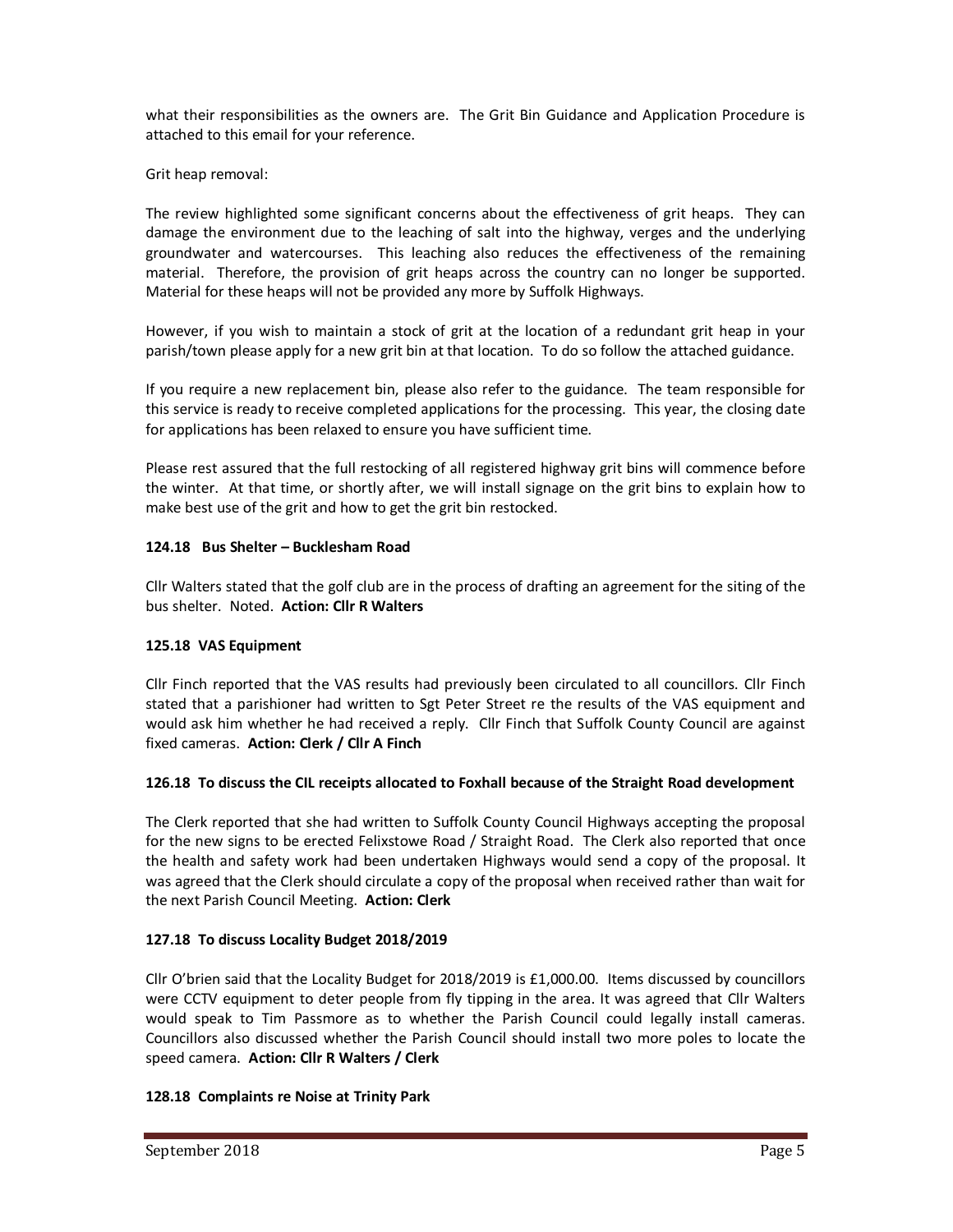The Clerk reported that over the summer she had received several complaints regarding the noise at Trinity Park. Graham Trinity Park groundsman had been contacted and had reported that NCS camp on Foxhall Car Park had caused problems with music etc during the evening and they have been working with NCS to reduce noise. Suffolk Coastal District Council were aware of the issues and Environmental Health had visited twice to check noise levels and both times they were happy with their results. Graham felt that the hot weather had added to the situation. The Clerk had reported back to residents who had complained with her findings.

# **129.18 To discuss the Major Review of Highways Budget in Suffolk**

Parish Councillors discussed the review of the Highways budget and decided SCC needed to have the right contractors in place for the contracts. No further action.

### **130.18 To discuss the Ward Boundary Consultation**

Cllr Watts was unable to attend the meeting but sent the following comments. The consultation period has closed. My view is that in view of the criteria used the proposed Ward Boundary is acceptable particularly in view of the ongoing development of Brightwell Lakes and potential housing along the Foxhall Road. No further action.

### **131.18 To discuss the Suffolk Coastal Local Plan – First Draft Local Plan**

It was reported that Cllr Watts and Cllr Newell had attended the meeting which was on the 18<sup>th</sup> July. In his written report Cllr Watts said that in his opinion there are few changes which will affect the Parish. The major concern is the proposal to develop land at Felixstowe Road Nacton (opposite the crematorium) into a high-quality prestigious business park. Whilst such a site may be required this is the wrong location. It is a remote site away from any facilities only realistically acceptable by car. Unlike the warehousing development in Purdis Farm access to the A12, A14 is not so essential as the principal road users will be car users not lorries. Therefore, locations away from the Orwell Bridge such as north of Woodbridge would be more suitable. No further action.

# **132.18 To approve expenditure to replace the damaged Waste Bin – Footpath from Felixstowe Road to Woodrush Road**

The Clerk reported that she had been contacted by Suffolk Coastal District Council regarding the replacement of the damaged waste bin on the footpath from Felixstowe Road to Woodrush Road. The cost of replacing the bin is in the region of £350.00. Cllr Finch proposed, seconded Cllr Lawrence that the expenditure for the renewal of the bin should be approved – all in favour. **Action: Clerk** 

### **133.18 Planning**

a. General

Cllr Watts reported that in general planning applications have been quiet. The only outstanding issue is Tanglewood. I believe updated plans have been submitted which may satisfy the objections raised by a local resident although he remains concerned that the Planning Officer will not fully consider his concerns. Cllr Watts went on to say that as far as he is aware the view of the Parish Council has not changed and nobody else is objecting.

### b. Adastral Park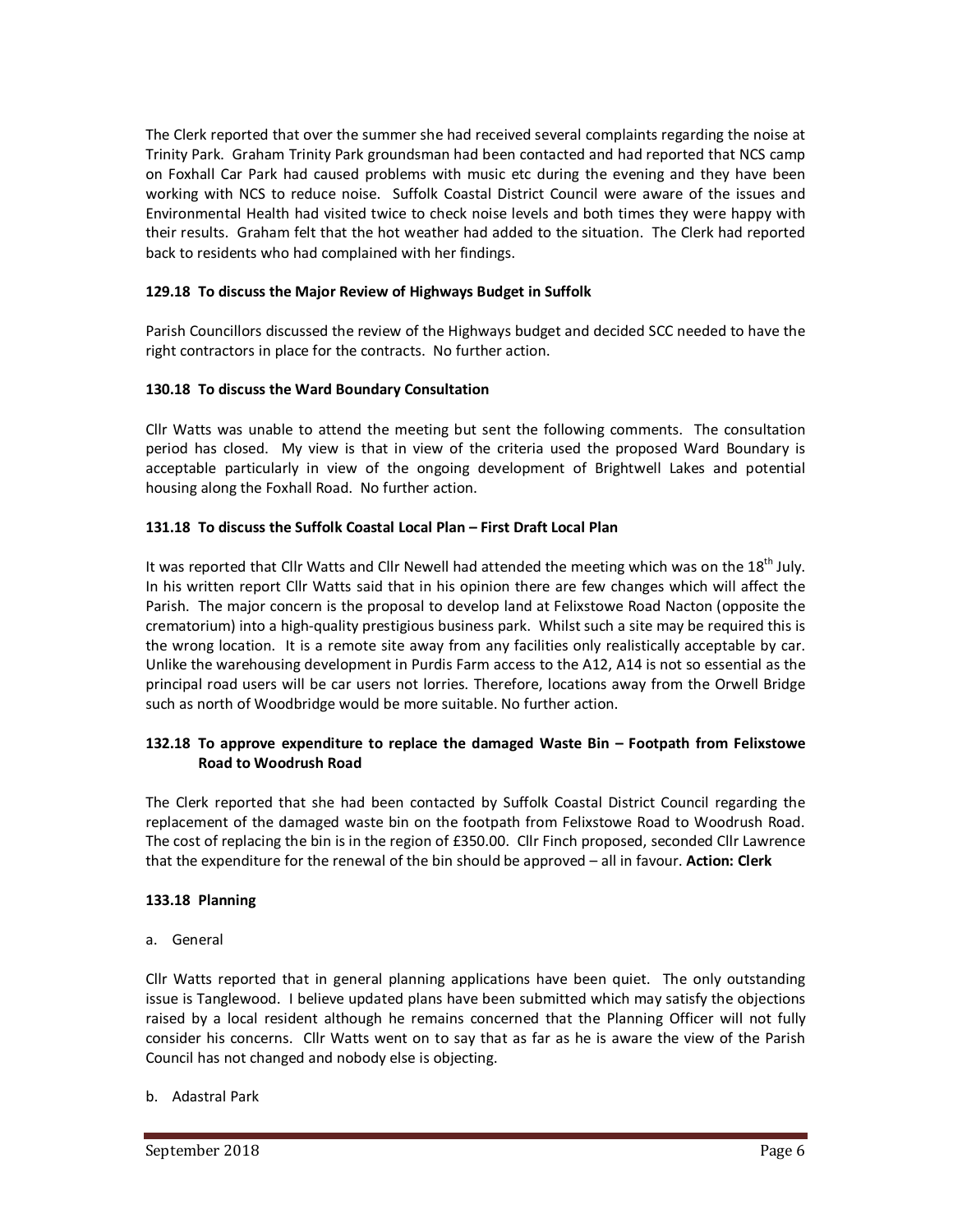Brightwell Lakes Forum – It was agreed that Cllr Day and Cllr Newell be appointed to represent the Parish Council on this forum.

Speed Limit Consultation – Cllr Watts stated that he agreed with the comments of Martlesham Parish Council in particular the sentence: *The reality is that this stretch of the A12 is now a very busy urban road which will have 5 sets of full time traffic lights in the 2.5km from Foxhall Road to the A1214 and it should have consistent 40 mph speed limits along the whole of this length which reflect that fact.*

### **134.18 Finance**

| Income                                    |         |
|-------------------------------------------|---------|
| None                                      |         |
| Expenditure                               |         |
| A J Buggs Salary and Expenses July 2018   | £298.95 |
| A J Buggs Salary and Expenses August 2018 | £304.52 |

Cllr Warham seconded Cllr Wells that the above expenditure is approved – all in favour.

### **135.18 Correspondence**

None

### **136.18 Meetings attended by councillors / clerk**

a. Cllr Newell reported on the Quarry Meeting she had attended on the  $17<sup>th</sup>$  July.

### **137.18 Members questions to the Chairman**

- a. Cllr Newell reported that there had been more instances of fly tipping in Kennels Road and Hall Road. If the fly tipping is on the landowner's land and not on the road side of the fence Suffolk Coastal District Council will not remove the rubbish.
- b. Cllr Newell also reported that the renovations to the bridge in Monument Farm Lane are not straight. It was agreed that the Clerk should write to Suffolk County Council Highways reporting the issue. **Action: Clerk**
- c. Cllr Day reported that the railway level crossing adjacent to the Felixstowe Road is open again for vehicle and pedestrian crossing following the accident during the year.
- d. Cllr Walters said that he had researched surveillance equipment good practice guide. Cllr Walters said that he would report back to the next Parish Council meeting re surveillance equipment. **Action: Cllr R Walters / Clerk**

### **138.18 Date of next meeting**

# **Parish Council Meeting 7.30 pm Wednesday, 10th October 2018**

**The Chairman closed the meeting at 21.05 pm.**